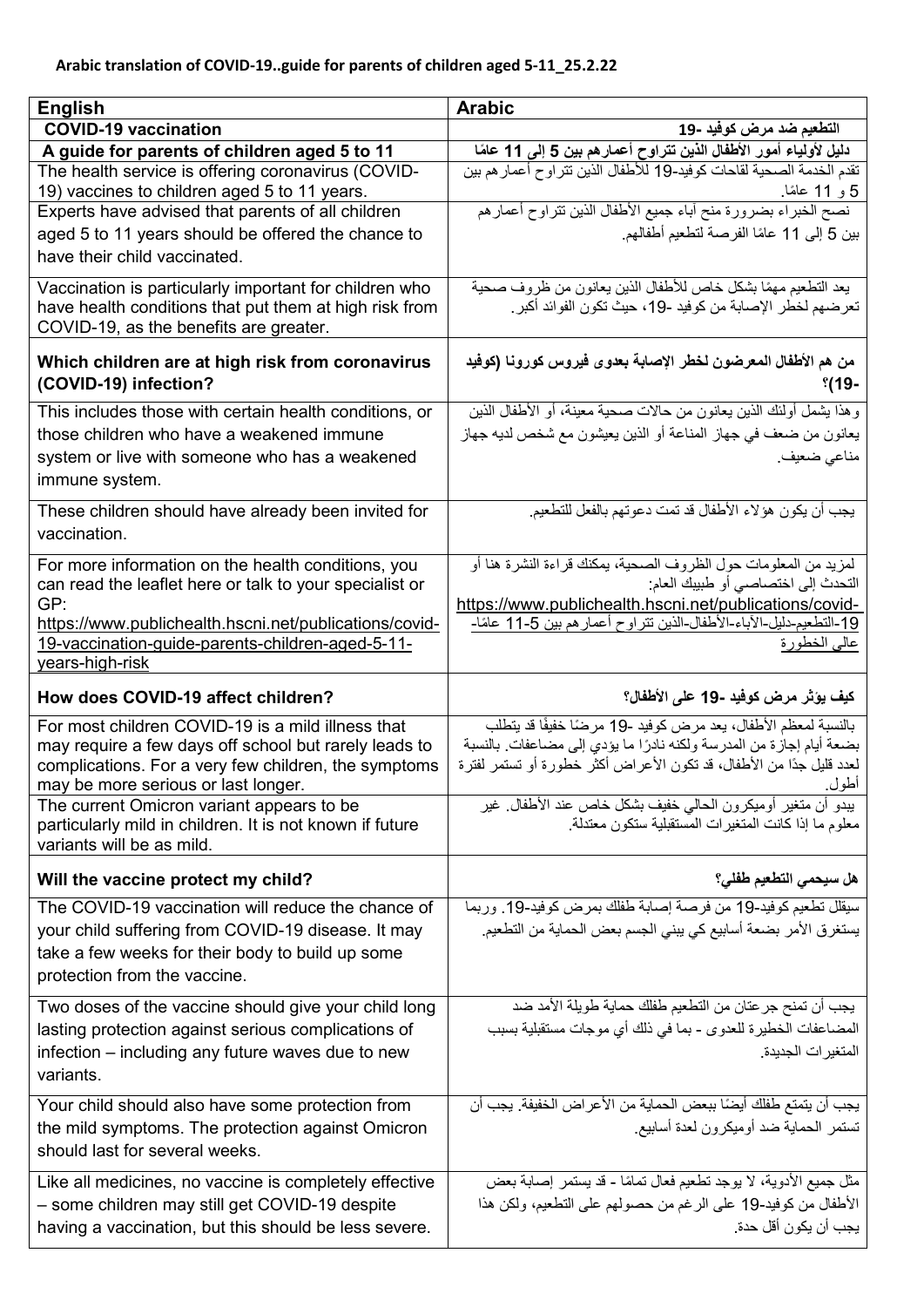| Further information is available on symptoms on                                                        | يتوفر مزيد من المعلومات حول الأعراض على الرابط                                                        |
|--------------------------------------------------------------------------------------------------------|-------------------------------------------------------------------------------------------------------|
| www.nidirect.gov.uk/coronavirus                                                                        | www.nidirect.gov.uk/coronavirus                                                                       |
| <b>About the vaccine</b>                                                                               | حول النطعيم                                                                                           |
| Children aged 5-11 will be offered the Pfizer COVID-                                                   | سيتم تقديم تطعيم فايزر كوفيد -19 للأطفال الذين نتراوح أعمار هم بين 5                                  |
| 19 vaccine. Each children's dose is a third of the                                                     | و 11 عامًا. جرعة كل طفل هي ثلث كمية التطعيم التي يتم إعطاؤها                                          |
| amount of vaccine that is given to older children and                                                  | للأطفال الأكبر سأا والبالغين سيحتاج الأطفال المعرضون لخطر أكبر                                        |
| adults. Children at greater risk of serious illness if                                                 | للإصابة بمرض خطير إذا أصيبوا بكوفيد-19 إلى جرعتين من التطعيم،                                         |
| they catch COVID-19 will need 2 doses of vaccine, 8                                                    | تفصل بينهما 8 أسابيع _ سيتم تقديم جر عتين من النطعيم لكل الأطفال                                      |
| weeks apart. All other children will be offered 2                                                      | الآخرين لمدة 12 أسبو عًا.                                                                             |
| doses of vaccine 12 weeks apart.                                                                       |                                                                                                       |
|                                                                                                        |                                                                                                       |
| The vaccine has been tested to make sure it is as<br>safe as possible. You can read the Pfizer leaflet | تم اختبار التطعيم للتأكد من أنه آمن قدر الإمكان. يمكنك قراءة نشرة<br>فايزر هنا: __https://coronavirus |
| here: https://coronavirus-                                                                             | yellowcard.mhra.gov.uk/productinformation                                                             |
| yellowcard.mhra.gov.uk/productinformation                                                              |                                                                                                       |
|                                                                                                        |                                                                                                       |
| <b>Common side effects</b>                                                                             | الآثار الجانبية الشائعة                                                                               |
| Like all medicines, vaccines can cause side effects.                                                   | مثل جميع الأدوية، يمكن أن تسبب اللقاحات آثارًا جانبية. معظم هذه                                       |
| Most of these are mild and short-term and not                                                          | الأعراض خفيفة وقصيرة المدى ولا يصاب بها الجميع. يجب أن تستمر                                          |
| everyone gets them. The very common side effects                                                       | الآثار الجانبية الشائعة جدًا لمدة يوم أو يومين فقط. يتسبب تطعيم فايزر في                              |
| should only last a day or two. The Pfizer vaccine<br>tends to cause more side effects after the second | آثار جانبية أكثر بعد الجر عة الثانية عن الجر عة الأولى.                                               |
| dose than the first dose.                                                                              |                                                                                                       |
| Very common side effects include:                                                                      | الآثار الجانبية الشائعة جدًا تشمل:                                                                    |
|                                                                                                        |                                                                                                       |
| having a painful, heavy feeling and<br>$\bullet$                                                       | الشعور بألم وثقل في الذراع في منطقة الحقن. ويميل هذا إلى أن                                           |
| tenderness in the arm where you had your                                                               | يكون في أسوأ حالاته بعد تلقى التطعيم بيوم إلىي ومين                                                   |
| injection. This tends to be worst around 1 to 2<br>days after the vaccination                          |                                                                                                       |
|                                                                                                        |                                                                                                       |
| $\bullet$                                                                                              | $\bullet$                                                                                             |
| feeling tired<br>$\bullet$                                                                             | الشعور بالنعب<br>الصداع<br>$\bullet$                                                                  |
| headache                                                                                               |                                                                                                       |
| general aches, or mild flu like symptoms                                                               | ألام عامة أو أعراض مثل أعراض الإنفلونزا الخفيفة                                                       |
| Your child should rest and, if they are at school, they                                                | يجب أن يستريح طفلك، وإذا كان في المدرسة، فقد يحتاج إلى يوم أو يومين                                   |
| may need to take a day or two off.                                                                     | إجازة.                                                                                                |
| You can give them paracetamol (follow the children's                                                   | يمكنك إعطاؤهم باراسيتامول (اتبع نصيحة جرعة الأطفال على العبوة)                                        |
| dose advice on the packaging) to help make them                                                        | للمساعدة في جعلهم يشعرون بتحسن يمكنك العثور على مزيد من                                               |
| feel better. You can find more information on                                                          | المعلومات حول البار اسيتامول للأطفال على                                                              |
| paracetamol for children on www.nhs.uk/medicines/                                                      | .www.nhs.uk/medicines/ paracetamol-for-children                                                       |
| paracetamol-for-children.                                                                              |                                                                                                       |
| Although feeling feverish is not uncommon for 2 to 3                                                   | على الرغم من أن الشعور بالحمى ليس نادرًا لمدة يومين إلى ثلاثة أيام، إلا                               |
| days, a high temperature is unusual and may                                                            | أن ارتفاع درجة الحرارة أمر غير معتاد وقد يشير إلى إصابتهم بـ                                          |
| indicate they have COVID-19 or another infection.                                                      | COVID-19 أو أي عدوى أخرى.                                                                             |
| Symptoms following vaccination normally last less                                                      | تستمر عادةً الأعراض بعد التطعيم لمدة أقل من أسبو ع. ۖ إذا بدا أن أعراض                                |
| than a week. If your child's symptoms seem to get                                                      | طفلك تزداد سوءًا أو إذا كنت فلقًا، يمكنك الاتصال بطبيبك العام أو خدمة                                 |
| worse or if you are concerned, you can call your GP                                                    | خارج ساعات العمل.                                                                                     |
| or Out of Hours service.                                                                               |                                                                                                       |
| Less common side effects                                                                               | الآثار الجانبية الأقل شبوعًا                                                                          |
| Cases of inflammation of the heart (called                                                             | تم الإبلاغ عن حالات التهاب في القلب (تسمى التهاب عضلة القلب أو                                        |
| myocarditis or pericarditis) have been reported very                                                   | التهاب التامور) نادرًا جدًا بعد لقاحات كوفيد-19. تعافي معظم هؤلاء                                     |
| rarely after COVID-19 vaccines. Most cases<br>recovered and felt better following rest and simple      | الأشخاص، وتحسنت حالتهم بعد الراحة والعلاج البسيط                                                      |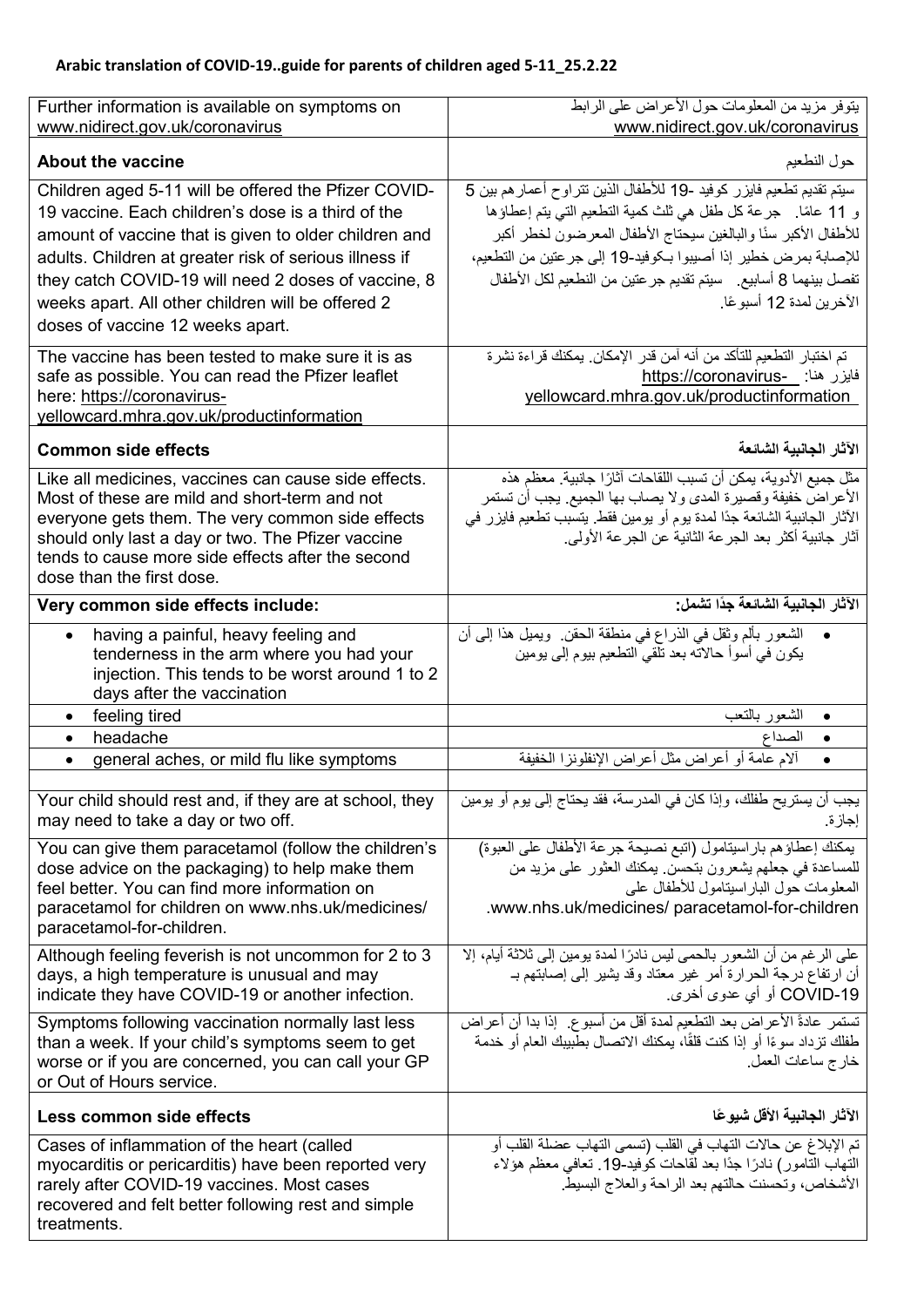| In the US, all side effects have been reported much<br>less commonly after the children's dose of vaccine.<br>So far, only 1-2 cases of myocarditis have been<br>reported for every million doses of vaccine given. | في الولايات المتحدة، تم الإبلاغ عن جميع الآثار الجانبية بشكل أقل شيوعًا<br>بعد جرعة تطعيم الأطفال. حتى الآن، تم الإبلاغ عن حالة أو حالتين فقط<br>من حالات التهاب عضلة القلب مقابل كل مليون جر عة من التطعيم. |
|---------------------------------------------------------------------------------------------------------------------------------------------------------------------------------------------------------------------|--------------------------------------------------------------------------------------------------------------------------------------------------------------------------------------------------------------|
| You should seek medical advice urgently from your<br>GP or Emergency Department if your child<br>experiences:                                                                                                       | يجب عليك طلب المشورة الطبية على وجه السرعة من الممارس العام<br>الخاص بك أو قسم الطوارئ إذا عانيت من:                                                                                                         |
| chest pain<br>$\bullet$                                                                                                                                                                                             | ألم في الصدر<br>$\bullet$                                                                                                                                                                                    |
| shortness of breath                                                                                                                                                                                                 | ضيق تنفس                                                                                                                                                                                                     |
| feelings of having a fast-beating, fluttering, or<br>$\bullet$<br>pounding heart                                                                                                                                    | الشعور بضربات قلب سريعة أو قوية، أو رفرفة                                                                                                                                                                    |
| Make sure you tell them about the vaccination your<br>child has received, or show them your child's record<br>card.                                                                                                 | تأكد من إخبار هم بالتطعيم الذي حصل عليه طفلك، أو أظهر لهم بطاقة<br>السجل الخاصبة بطفلك                                                                                                                       |
| If you think they have had a serious side effect from<br>the vaccine you can report it using the Coronavirus<br>Yellow Card scheme. Please see page 3 for details.                                                  | إذا كنت تعتقد أن لديهم آثارًا جانبية خطيرة من التطعيم، فيمكنك الإبلاغ عن<br>ذلك باستخدام مخطط يلو كارت لفيروس كورونا. الرجاء مراجعة الصفحة<br>3 للحصول على التفاصيل.                                         |
| How to book your appointment                                                                                                                                                                                        | كيف تحجز موعدك                                                                                                                                                                                               |
| You can make an appointment at a children's<br>vaccination clinic in your local Health and Social<br>Care Trust using the online booking system at:<br>https://covid-19.hscni.net/get-vaccinated                    | بِمكنك تحديد موعد في عيادة تطعيم الأطفال في صندوق الر عاية الصحية<br>والاجتماعية المحلي باستخدام نظام الحجز عبر الإنترنت على:<br><u>https://covid-19.hscni.net/get - مُلقح</u>                               |
| You may be able to attend without an appointment -<br>see www.nidirect.gov.uk/covid-vaccine                                                                                                                         | قد تتمكن من الحضور بدون موعد - راجع<br>www.nidirect.gov.uk/covid-vaccine                                                                                                                                     |
|                                                                                                                                                                                                                     |                                                                                                                                                                                                              |
| What to do next                                                                                                                                                                                                     | ماذا تفعل بعد ذلك                                                                                                                                                                                            |
| When your child has had their first injection, you<br>should get a record card.                                                                                                                                     | عندما يحصل طفلك على حقنة أولى، يجب أن تحصل على بطاقة تسجيل.                                                                                                                                                  |
| You should keep this card and bring it with you when<br>taking your child for their next appointment. This will<br>be in 8 to 12 weeks' time.                                                                       | يجب عليك الاحتفاظ بهذه البطاقة وإحضار ها معك عند اصطحاب طفلك<br>في موعده النالي.   سيكون هذا في غضون 8 إلى 12 أسبوعًا.                                                                                       |
| Although the first dose will give your child good<br>protection, they will need the second dose to get<br>longer-lasting protection.                                                                                | على الرغم من أن الجرعة الأولى ستمنح طفلك حماية جيدة، إلا أنه<br>سيحتاج إلى الجرعة الثانية للحصول على حماية تدوم طويلاً.                                                                                      |
| Keep their card safe and make sure you take your<br>child to get their second injection.                                                                                                                            | احتفظ ببطاقتهم آمنة وتأكد من اصطحاب طفلك لأخذ حقنة ثانية                                                                                                                                                     |
| After the vaccine                                                                                                                                                                                                   | بعد التطعيم                                                                                                                                                                                                  |
| You and your child should still try to avoid catching<br>COVID-19 infections by following the current<br>guidance.                                                                                                  | يجب أن تحاول أنت وطفلك تجنب الإصابة بعدوى كوفيد-19باتباع<br>الإر شادات الحالية.                                                                                                                              |
| <b>Further information</b>                                                                                                                                                                                          | معلومات إضافية                                                                                                                                                                                               |
| The Yellow Card scheme is a website where you can<br>report any side effects from the vaccine.                                                                                                                      | مخطط يلوكارت هو موقع إلكتروني حيث يمكنك الإبلاغ عن أي آثار جانبية<br>من التطعيم.                                                                                                                             |